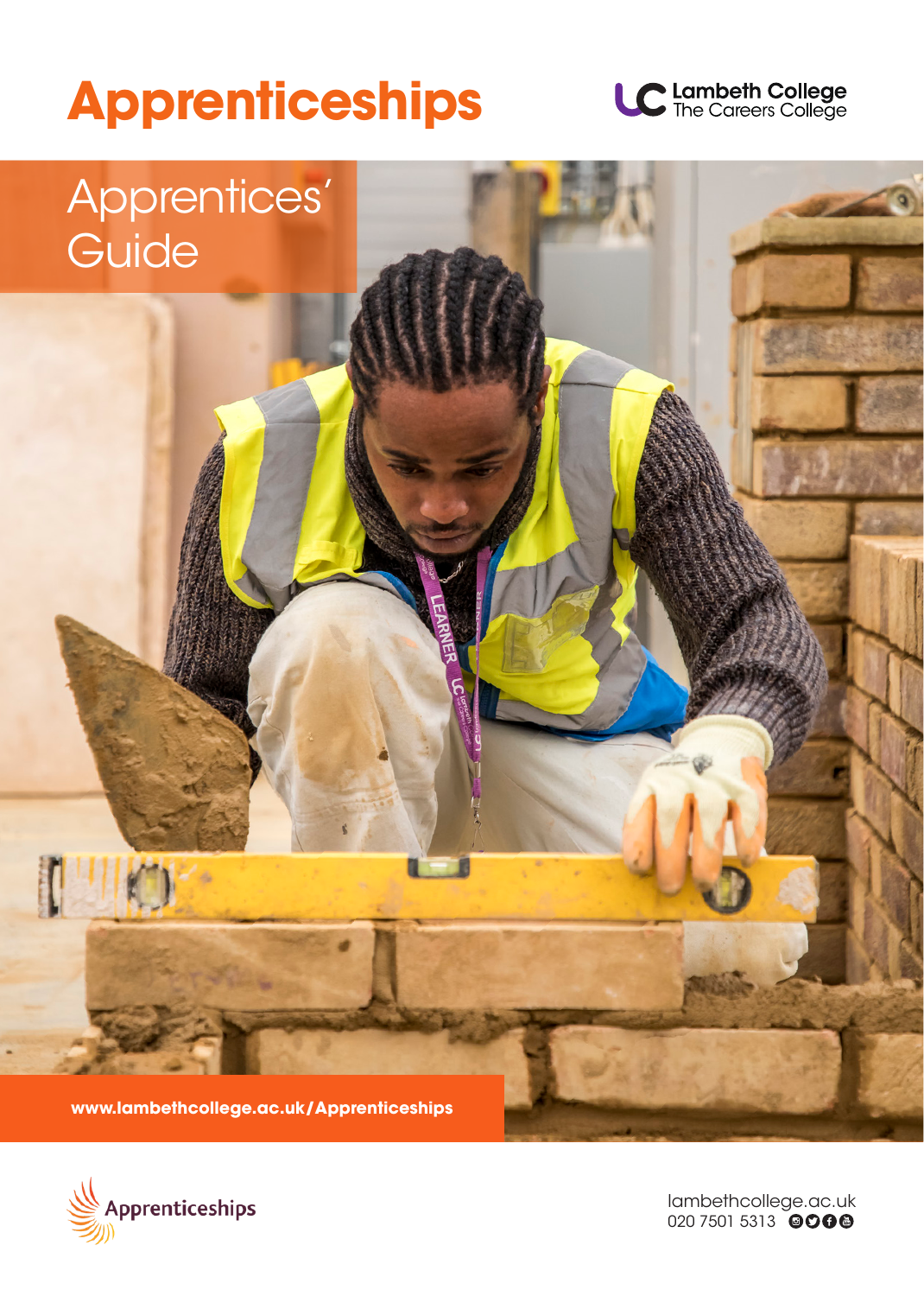## Apprenticeships at Lambeth College

What is an

apprenticeship?

Lambeth College is an approved member of the Register of Apprenticeship Training Providers. Every year, employers across London choose us to train their apprentices.

We have apprentices in a range of sectors and provide specialist support that ensures a successful and rewarding experience.

Apprenticeships are frameworks or standards in a variety of sectors which have affiliated qualifications and/or knowledge, skills and behaviour elements.

There are apprenticeships available in many different areas so they are a fantastic way to start or further your existing career. With an apprenticeship you will learn as you earn with 20% of training required to be undertaken off the job (usually 1 day a week).

An apprenticeship can take 1-5 years to complete but on average lasts between 1 and 2 years.

- As an apprentice you will:
- Be employed, earning a wage as you train
	- Get paid a salary while you work and when you're learn
	- Get Paid Holidays
	- Receive 20 days of paid holiday per year as well as bank and public holidays, depending on the industry sector
	- Gain and/or enhance job-specific skills
	- Receive Training
	- You pay nothing as the employer pays for you to work and train.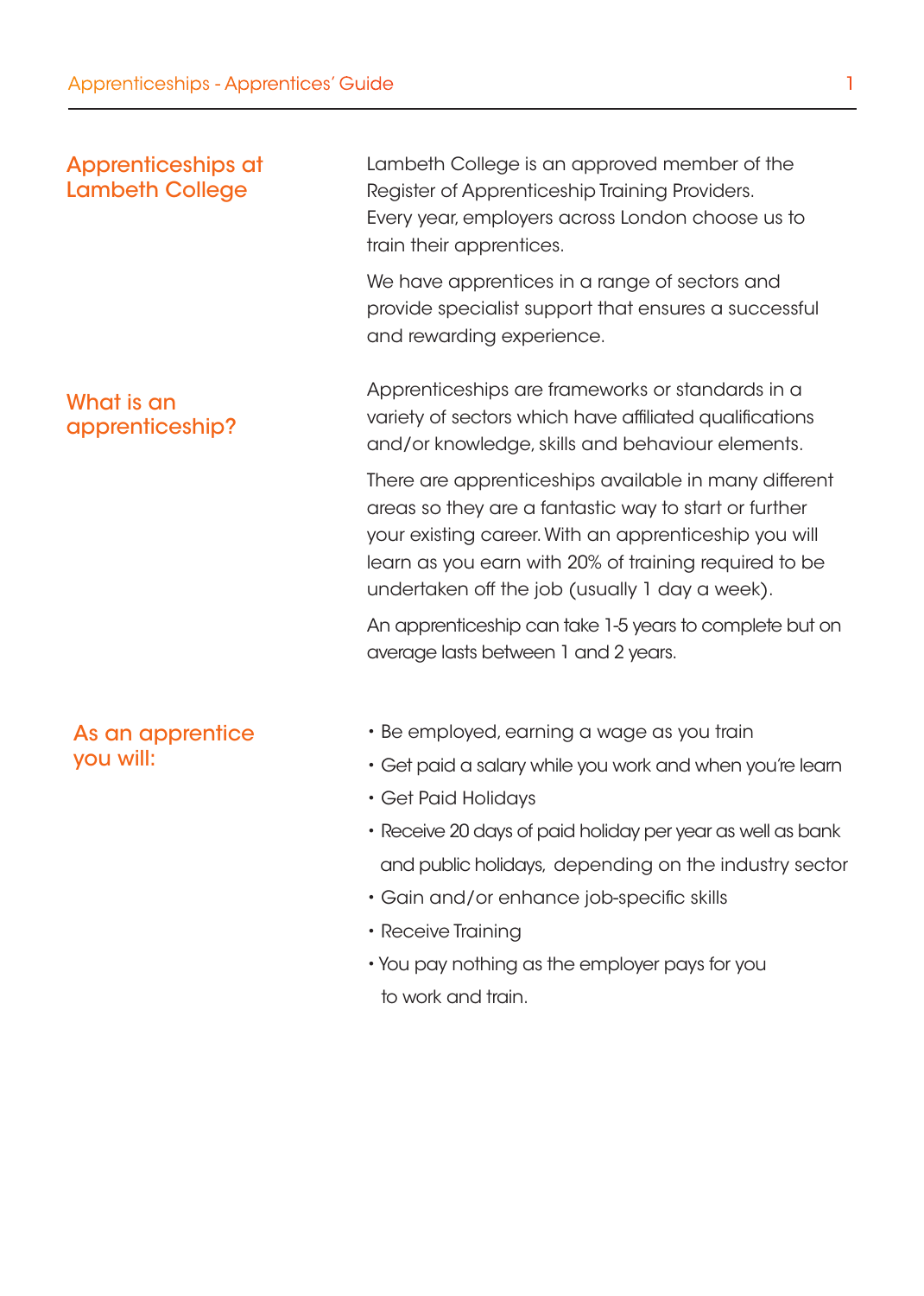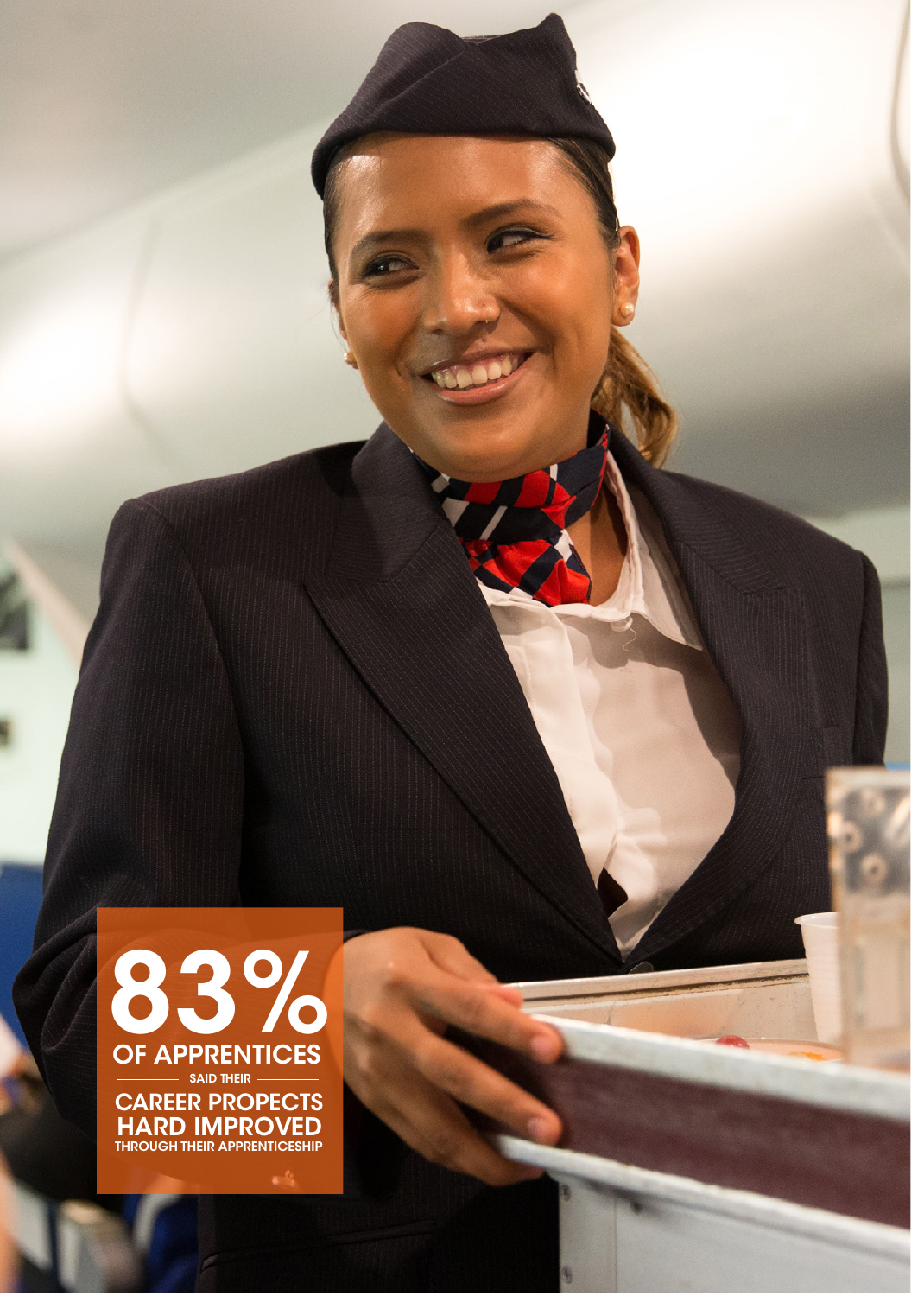#### Who can apply?

Anyone over 16 can apply for an apprenticeship

#### School leavers:

You can apply for an apprenticeship while you're still at school, however to start one, you'll need to be:

- 16 or over by the end of the summer holidays
- Living in England
- Not in full-time education when the apprenticeship starts

Apprenticeships are a great first step on the career ladder but the benefits to you don't stop there.

You will gain the real work experience, qualifications and employer references that will set you above the rest when applying for jobs in the future.

At the end of your apprenticeship you can also progress onto a higher apprenticeship or even go onto a degree apprenticeship at college or university.

#### Existing workforce:

You don't have to be a school leaver you can take up an apprenticeship at any time:

This means you can up-skill and gain higher qualifications via the apprenticeship funding pathway . If you know an employer see if they will support you.

Many employers are looking for a skilled workforce and will invest in an apprentice. This makes apprenticeship schemes great a way to climb the career ladder. Apprenticeships are available at all levels to Higher Education.

All apprentices must have a contract of a employment for a minimum of 16 hours a week. (35 is normal)





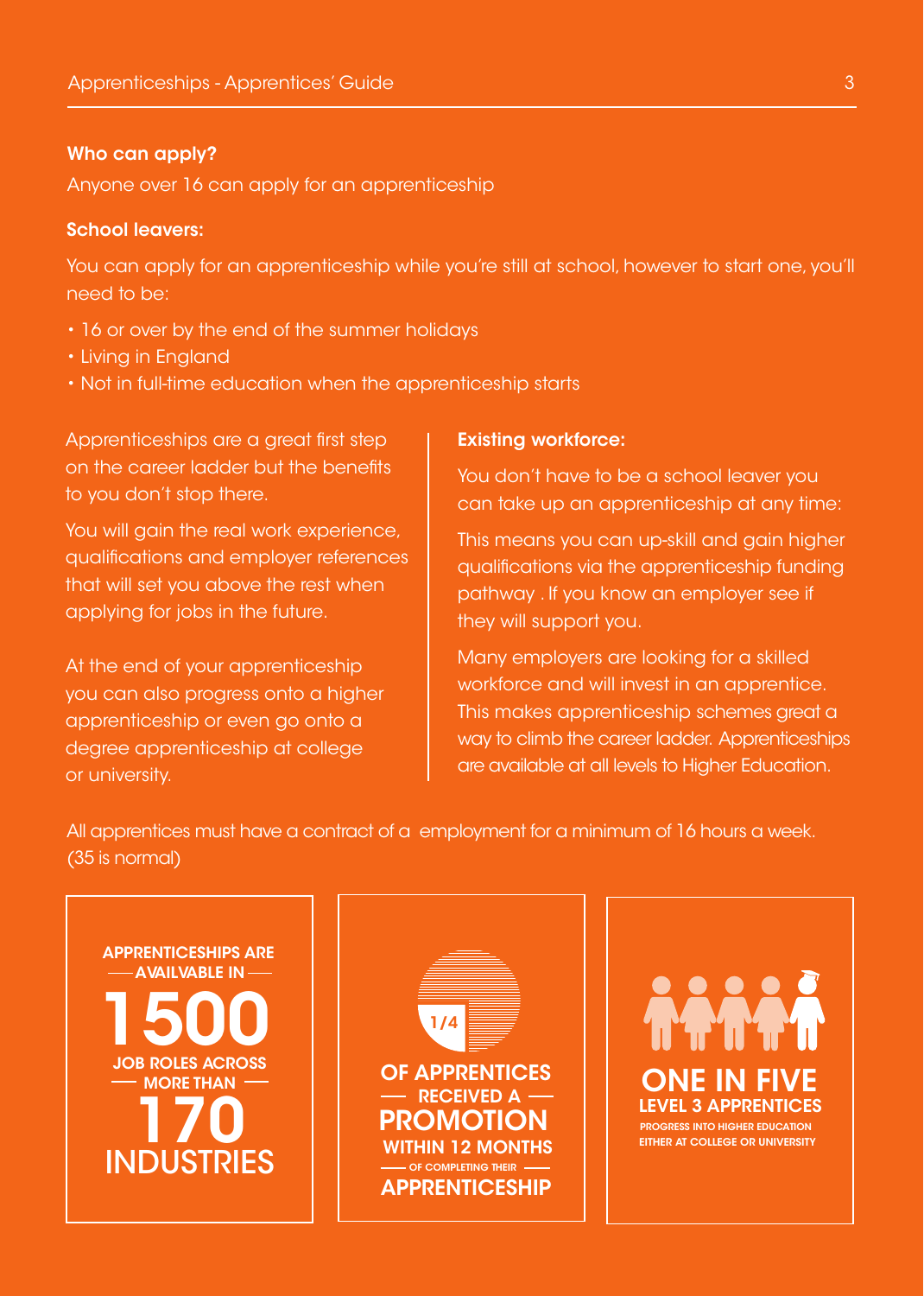

## Levels of apprenticeship

Apprenticeships have equivalent academic/vocational/ technical levels.

## How to Apply for an apprenticeship?

Register your interest with Lambeth College and we will help you link up with some of our fabulous employers.

#### Unemployed/School Leavers

We will invite you in to the college for an assessment and offer advice on how best to prepare for a potential interview.

When you apply for an apprenticeship you need to treat it like applying for a job.

Make sure you:

- Check your spelling and punctuation on the application form and/or CV very carefully.
- Be very professional if you are invited to an interview. This means dressing smartly,arriving early, researching the company and thinking about the questions they might ask you.

You can also search for available apprenticeships at Gov.uk